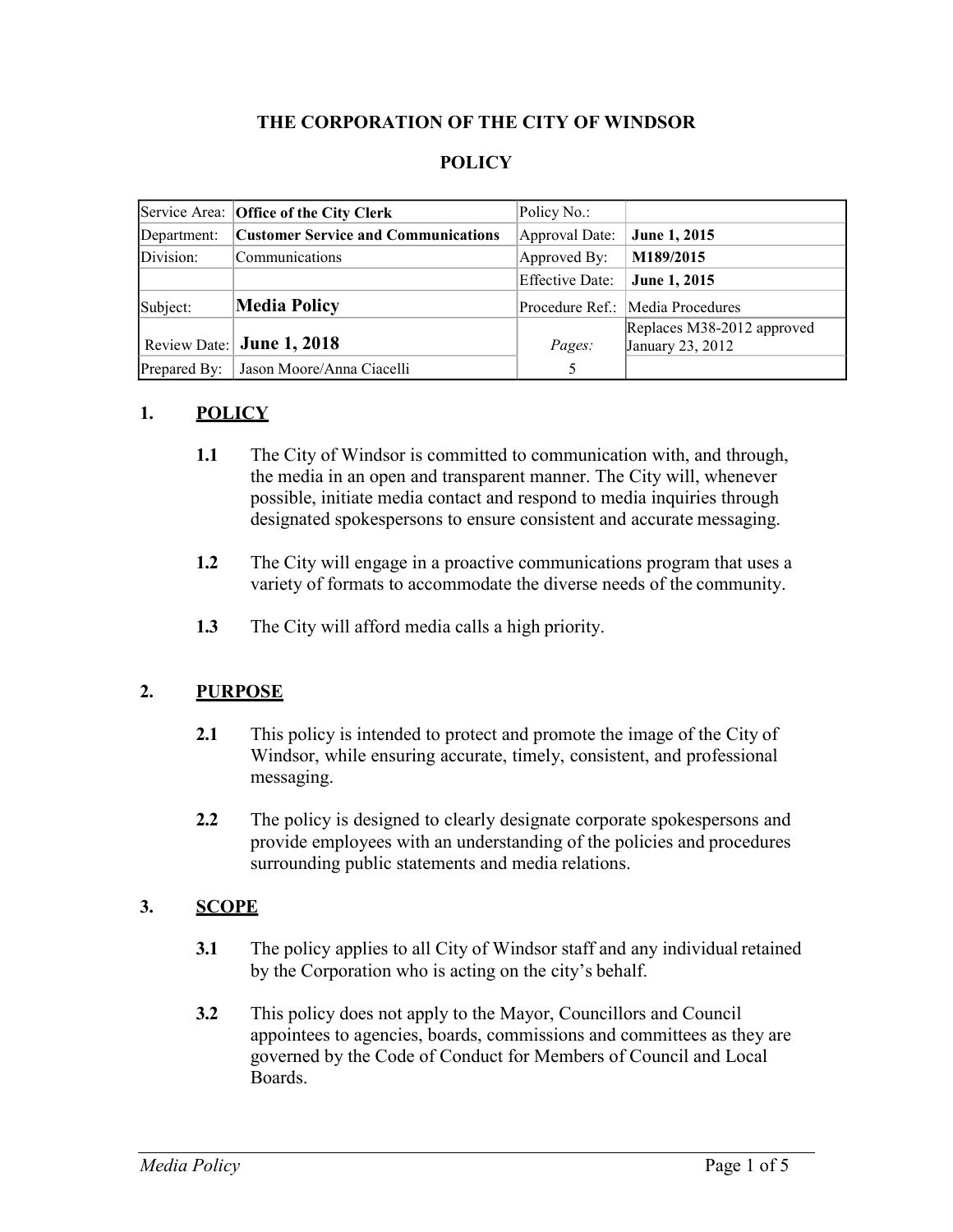- **3.3** The policy does not apply to the organizations listed below (see bullets).
	- Windsor Police
	- Enwin
	- Windsor-Essex Development Corporation
	- The Detroit Windsor Tunnel Corporation
	- Your Quick Gateway (Windsor Airport)
	- Tourism Windsor-Essex-Pelee Island
	- Windsor Utilities Commission
- **3.4** In the event of an emergency, the communications protocol as outlined in the City of Windsor's Emergency Response Plan will supersede this policy.

## **4. RESPONSIBILITY**

- **4.1** The Chief Administrative Officer is responsible to:
	- **4.1.1** Direct compliance with this policy
	- **4.1.2** Be chief staff spokesperson and may speak on behalf of the municipality regarding all functions of the organization.
- **4.2** The Chief Administrative Officer and The Corporate Leadership Team and Executive Directors are responsible to:
	- **4.2.1** Speak to issues in their areas of responsibility and/or designate unit spokespersons and authorize subject matter experts to respond to media inquiries, in an effort to be as timely and helpful as possible.
- **4.3** The Corporate Leadership Team or their designates are responsible to: **4.3.1** Speak on behalf of their areas of accountability and responsibility.
- **4.4** The Senior Manager of Communications and Customer Service, with support from the Marketing  $&$  Communications Officers, is responsible for:
	- **4.4.1** Monitoring the policy and accompanying procedure
	- **4.4.2** Providing training to city departments, and suggesting revisions for Council's consideration.
- **4.5** When media contact covers issues of a political or possibly controversial nature, employees are responsible to direct media inquiries to Corporate Communications and their Executive Director or the Corporate Leadership Team to facilitate a timely and accurate response.
	- **4.5.1** Where inquiries are specific to Windsor Fire events or investigations, the media should be directed to the Chief Fire Prevention Officer or designate, with the Executive Director and Corporate Communications copied.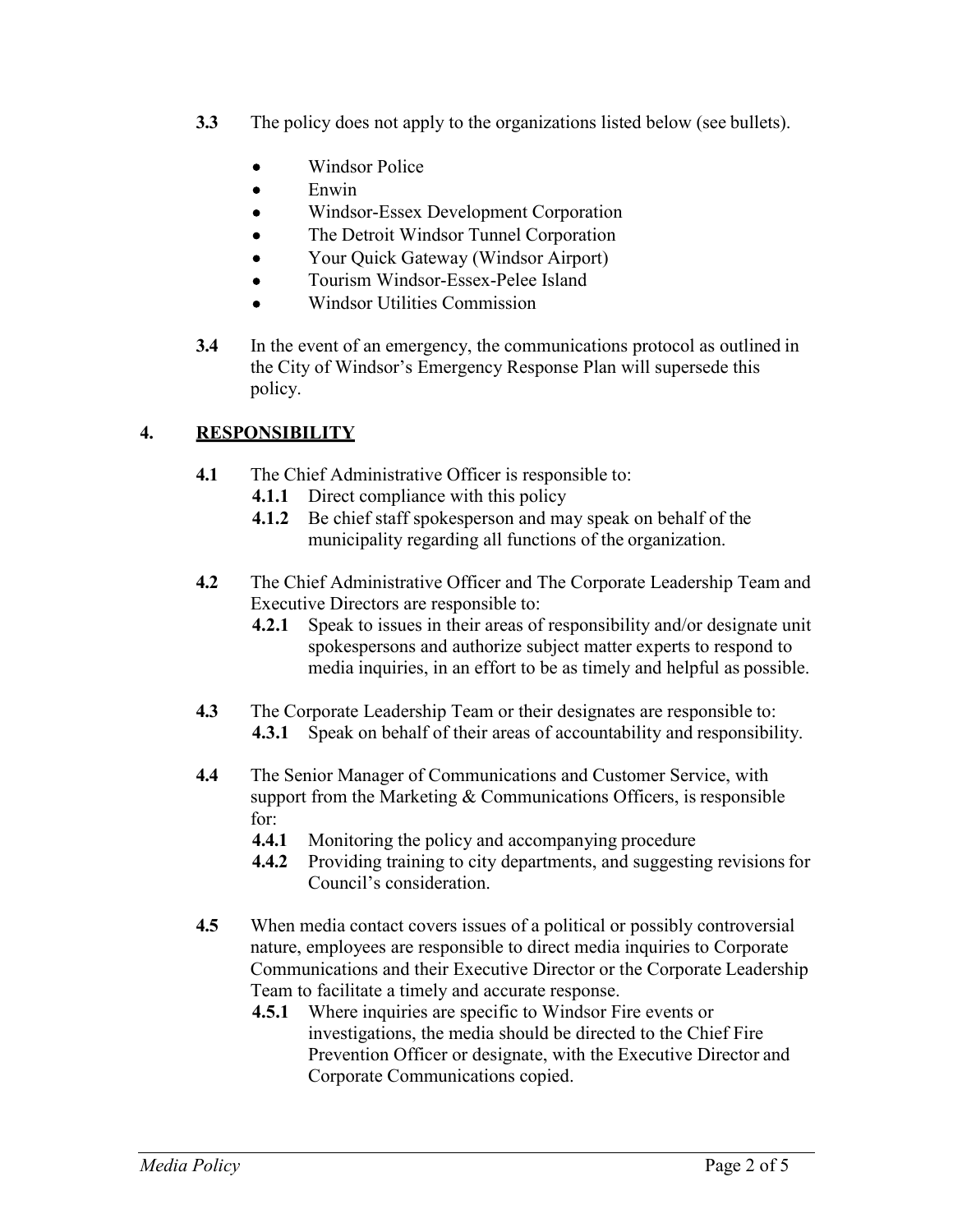**4.6** The Corporate Communications unit is responsible for tracking and archiving media exposure.

## **5. GOVERNING RULES AND REGULATIONS**

- **5.1** A list of pre-approved spokespersons will be supplied by Corporate Leaders or Executive Directors to Communications, to deal with specific topical and recurring issues in their areas. This will help achieve quick responses to media inquiries.
- **5.2** Spokespersons are to remain neutral and factual. Spokespersons only speak to their area of expertise. No spokesperson is to interpret or offer opinion on Council's decision.
- **5.3** Authorized spokespersons provide factual information on programs, activities and initiatives that relate specifically to their business area.
- **5.4** In the absence of subject matter experts, or a pre-authorized spokesperson, and in an effort to be as accessible as possible, Marketing and Communications Officers may speak to the media where they have appropriate subject knowledge.
- **5.5** City staff contacted by the media concerning political or potentially controversial information should refer the request to their Executive Director and Corporate Communications, to help ensure the most appropriate spokesperson for the issue is found and that coverage is tracked for future reference.
	- **5.5.1** Where inquiries are specific to Windsor Fire events or investigations, the media should be directed to the Chief Fire Prevention Officer or designate, with the Executive Director and Corporate Communications copied.
- **5.6** All media exposure should be shared with communications, preferably in advance of airing or printing, to help with tracking.
- **5.7** Media training will be made available to all corporate spokespersons through Corporate Communications.
- **5.8** Authorized spokespersons commenting on City business, regardless of medium, must identify themselves as City of Windsor employees.
- **5.9** Use of City property/equipment/assets/logos/intellectual property for purposes unrelated to the business of the City is forbidden.
- **5.10** To help maximize media exposure, departments or individuals planning to contact the media will seek input and approval from the Chief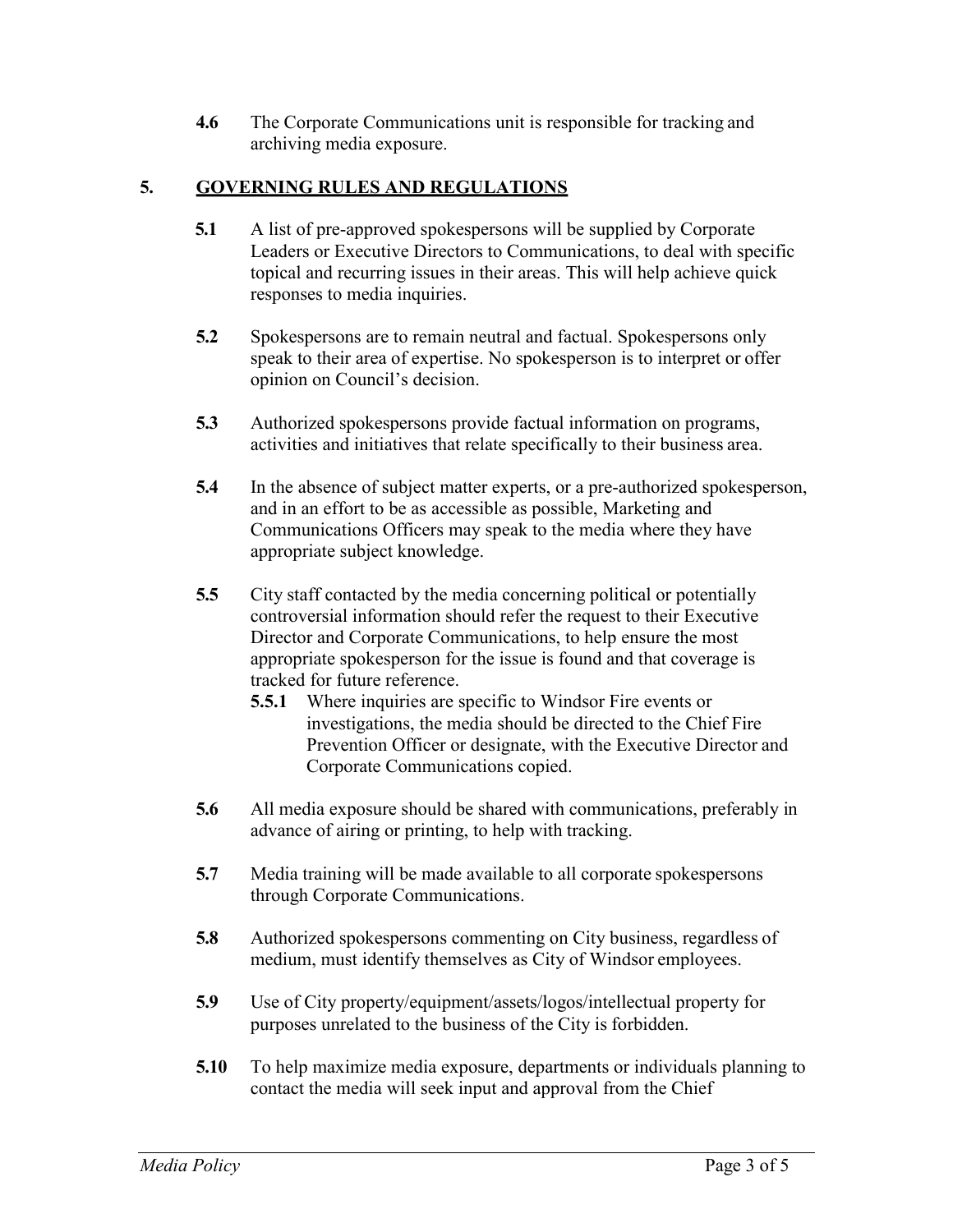Administrative Officer, or Corporate Leadership Team or designate whichever is most appropriate. Only Corporate Leadership Team approval is required in circumstances where the contact is of a routine nature including the following:

- Media releases for Council Meetings (issued regularly by Clerk's Office)
- Special meetings of Council (issued regularly by Clerk's Office)
- Cancellation of Council Meetings (issued regularly by Clerk's Office)
- Change of meeting location (issued regularly by Clerk's Office)
- Adding agenda items (issued regularly by Clerk's Office)
- Disruption of Service (typically issued by department unless Corporate Communications is approached for assistance)
- Public Service Announcements, e.g. leisure and recreation events and classes (issued by Parks and/or Recreation)
- Notice of tax mailings (issued regularly by Finance, in consultation with Corporate Communications)
- Notice of holiday service closures/delays (standard format written in consultation with Clerk's, 311, Solid Waste, Recreation, Library, Community Museum and Transit)
- Road closures (issued through Engineering and/or Operations)
- Snow removal releases (issued by Corporate Communications)
- Annual Recreation special events, such as Arbor Week plantings, pool openings, March Break, etc. (issued by Parks and/or Recreation)
- **5.11** Notice to Corporate Communications is always required for tracking purposes.
- **5.12** Departments that become aware of issues that may result in media scrutiny are to advise Corporate Communications and the Chief Administrative Officer, with notice to the appropriate Executive Director and CLT member.
- **5.13** Mayor, City Council and the Chief Administrative Officer must be made aware of new initiatives prior to release to the media.
- *5.14* Other applicable policies and legislation include: Acceptable Use, Code of Ethics & Conflict of Interest, Respectful Workplace, City of Windsor Council-Staff Protocol, Fraud, *MFIPPA*, Emergency Plan, and *Copyright*